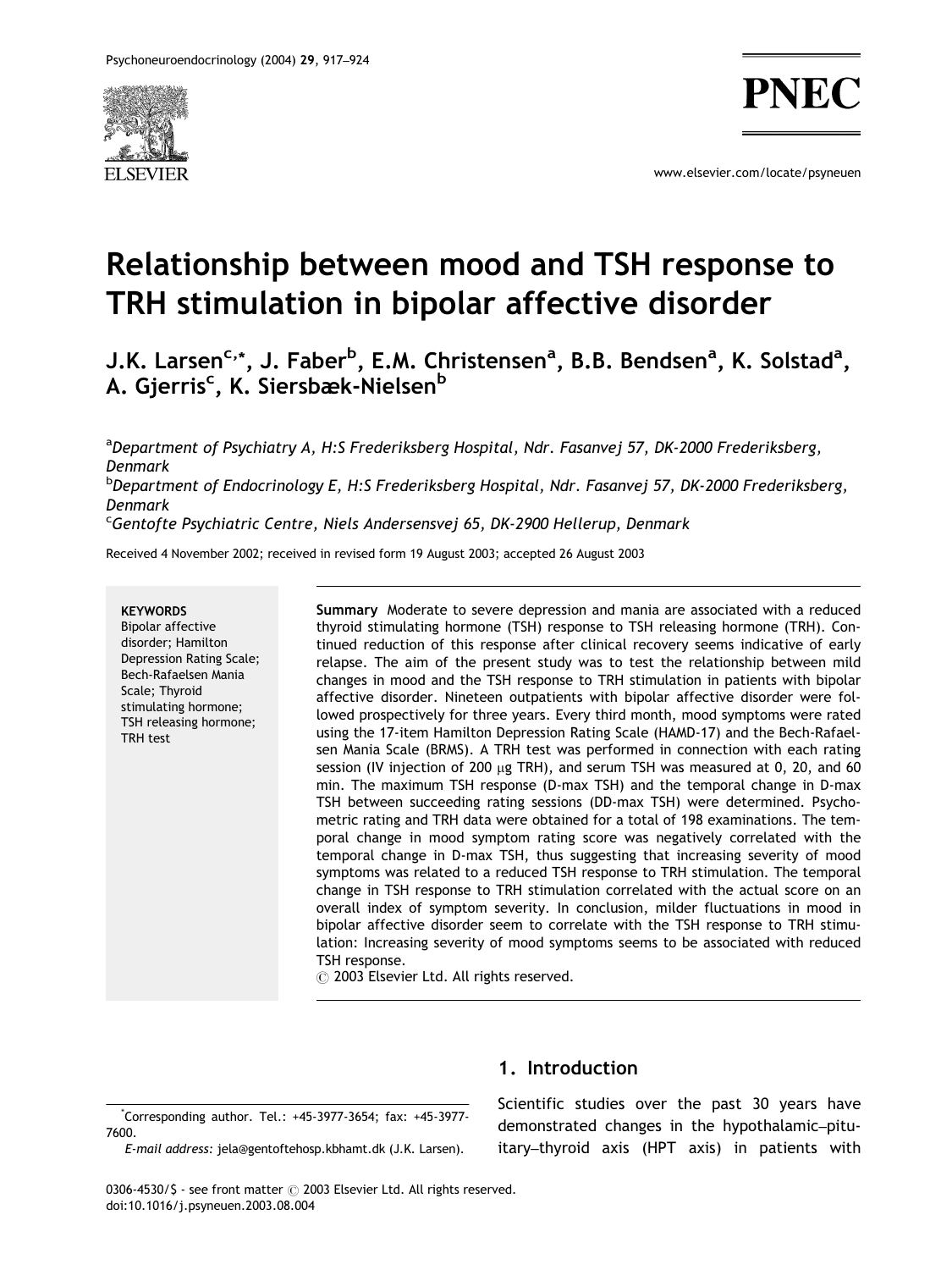depression and to some extent also in patients with other psychiatric diseases ([Kirkegaard and](#page--1-0) [Faber, 1998](#page--1-0)). The lack of standardized patient classification hinders meaningful comparison of the studies, however. The most consistent findings derive from patients with major depression, in whom serum levels of thyroid stimulating hormone (TSH) seem to be reduced, although still within the normal range ([Maes et al., 1989, 1993\)](#page--1-0). TSH response to TSH releasing hormone (TRH) stimulation is also reduced in patients with major depression [\(Kirkegaard, 1981\)](#page--1-0). Moreover, their serum T4 levels—both total and non-proteinbound (free)—are consistently normal or increased, whereas the serum T3 levels are normal [\(Kirkegaard, 1981; Baumgartner et al., 1988\)](#page--1-0). As evaluated by tracer studies, daily production of T4 was 30% above normal in depressed patients, while T3 production was normal ([Kirkegaard et](#page--1-0) [al., 1990\)](#page--1-0). In the latter patients the serum TSH level was normal, not reduced. The possibility must be taken into account that the TRH test could be influenced by lithium through intrathyroidal inhibition of thyroid hormone release [\(Kirke](#page--1-0)[gaard, 1981](#page--1-0)). Whether this response is of clinical significance has not been prospectively studied in lithium-treated patients with bipolar affective disorder. Taken together, these findings suggest some degree of centrally mediated hyperactivity of the HPT axis during depression.

Depressed patients treated with ECT frequently relapse (i.e. from the same episode) into depression early following treatment. Moreover, it has repeatedly been demonstrated that the initially reduced TSH response to TRH stimulation has not normalized in patients who rapidly relapse into depression ([Kvist and Kirkegaard, 1980; Kirke](#page--1-0)[gaard, 1981; Krog-Meyer et al., 1984](#page--1-0)). The lack of temporal change in TSH response seems indicative of early relapse, suggesting a lack of biochemical recovery despite clinical recovery. It is unclear whether these changes in the HPT axis are a consequence of depression or precede it.

Patients with bipolar affective disorder have frequent relapses/recurrences, but may also experience milder changes in mood. Whether the latter changes in mood are also accompanied by changes in the HPT axis is unknown. The present study therefore investigated whether there is a relationship between mild changes in mood and the TSH response to TRH stimulation in patients with bipolar affective disorder.

#### 2. Methods

#### 2.1. Subjects

The study population consisted of adults aged 18–75 years. A group of patients diagnosed with bipolar manic-depressive disorder according to ICD-8 was identified from the records of the Department of Psychiatry, Frederiksberg Hospital for the period 1990–1993. Patients who could be reclassified as having bipolar affective disorder according to DSM-III-R codes No. 296.4, 296.5 and 296.6 [\(American Psychiatric Association, 1987](#page--1-0)) were eligible for inclusion in the study. Reclassification of the patients was undertaken by one of the investigators (EMC) and confirmed by two others (AG & JKL).

Only patients known to have experienced three or more episodes of bipolar affective disorder requiring hospitalization were included. These episodes had to include at least one episode of depression and one of mania, and the last episode had to have occurred not more than one year prior to inclusion. Thyroid function as evaluated by TSH, T4 and T3 levels was normal in all the patients. The exclusion criteria applied were: Rapid cycling disorder (four or more episodes within a one-year period), endocrine diseases other than well-regulated diabetes mellitus, cannabis and drug abuse, primary alcohol abuse, serious CNS disorders, e.g. CNS infections, brain cancer and epilepsy.

Nineteen patients, 11 women and eight men, mean age 57 years (range 37–75 years) agreed to participate in the study. All the participants were provided with verbal and written information and all gave written informed consent. The study was approved by the local ethical committee and conducted in accordance with the Second Declaration of Helsinki. The patients were followed prospectively for three years.

#### 2.2. Psychometric data

The patients were examined at inclusion and at three-month intervals throughout the study. At each examination the patients were rated using the 17-item Hamilton Depression Rating Scale (HAMD-17) [\(Hamilton, 1960](#page--1-0)) and the Bech-Rafaelsen Mania Scale (BRMS) [\(Bech et al., 1978\)](#page--1-0). Relapse/recurrence was defined as readmission to hospital and/or a HAMD-17 score exceeding 12 (depressive episode) and/or a BRMS score exceeding 10 (manic episode). Mixed state was defined as a combined score on both scales exceeding 12. The change in depression (HAMD-17) rating from one rating session to the next was designated